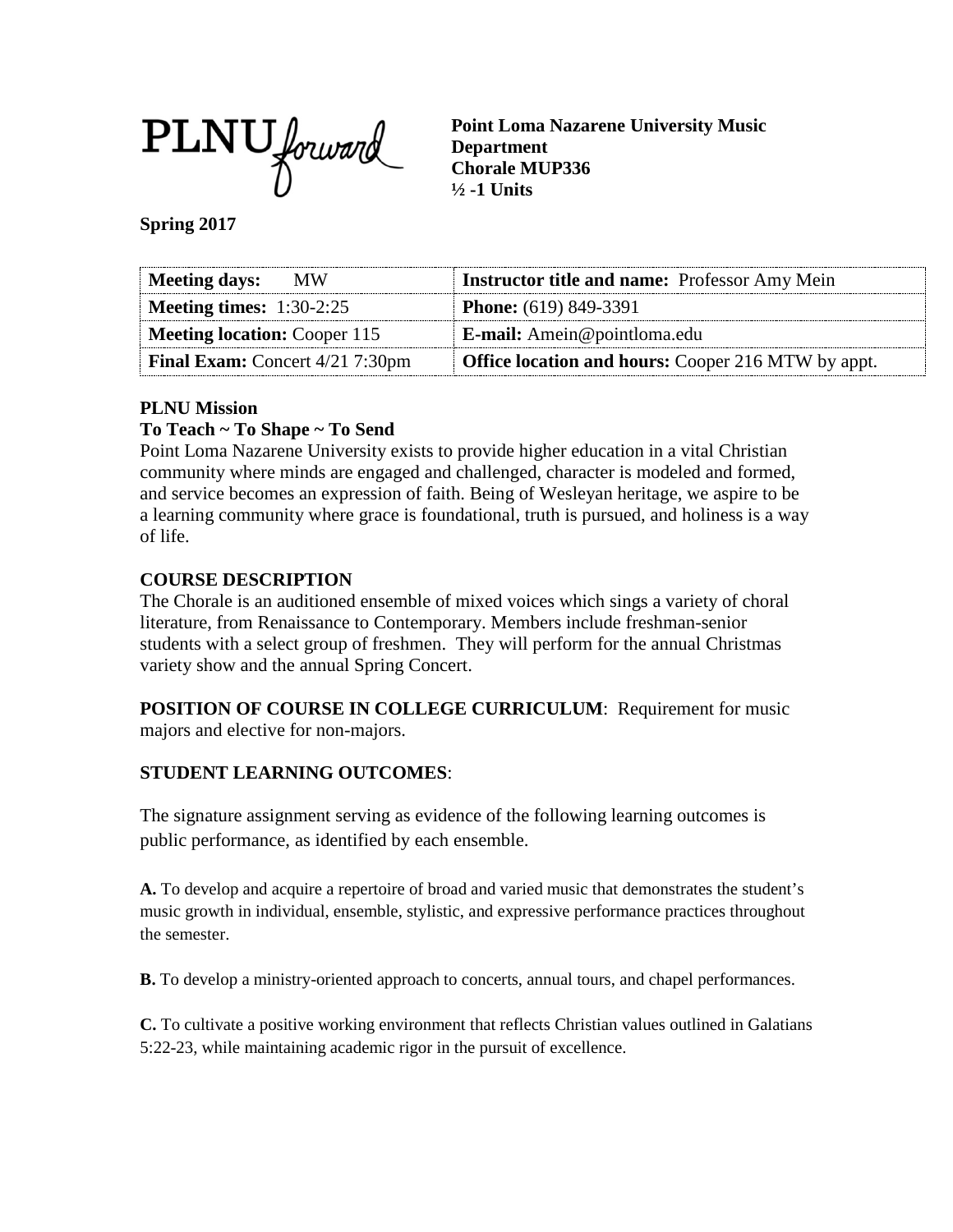**METHODS USED IN THE COURSE**: Students will learn though active participation in music enjoy the process

**CLASS PREPARATION**: Students are expected to listen to music that Chorale is rehearsing and be prepared to sing a variety of vocal literature.

## **EVALUATION**:

- A. 1/3 of grade will attendance
- B. 1/3 of grade will active participation
- C. 1/3 of grade will be from practical assignments

**ATTENDANCE POLICY**: All students will be given 100 points possible for attendance. One point will be deducted for each unexcused tardy and three points will be deducted for all unexcused absences. Students are to notify Professor Mein before an absence or tardy occurs so that the absence/tardy can be excused. There will be no penalty for excused absences or tardies. It is important that you attend every required rehearsal for your performing (MUP) ensemble. Scholarship students who schedule classes that conflict with choral performing ensemble rehearsal schedules will have their music scholarship award reduced by 10% for each day of the week that is in conflict. For example, if you schedule a Monday or a Thursday class against a choral ensemble, you will incur a 10% penalty; if you schedule a Tuesday-Thursday class against a choral ensemble, you will incur a 20% penalty

## 1. **Attendance Policy for Point Loma Nazarene University Music Department**

Students will be advised each term of the schedule of specific ensemble performance obligations they are expected to meet; missing a scheduled performance will result in 1-3 full grades lower (see Attendance/Participation Policy below). It is expected that the ensemble performances will take precedence over outside commitments. Students may only petition an absence penalty for circumstances that are beyond their control such as sickness and personal family matters.

1. Ensemble grades are based on attendance, attitude, and achievement. Students are required and expected to perform to the utmost of their ability, displaying a professional attitude in rehearsals and concerts.

2. Absences due to illness or of a personal nature should be cleared with the conductor of your assigned ensemble. Requests due to personal injury must be accompanied by medical documentation. Timely reporting will help students to avoid penalties due to absence from rehearsals or concerts.

3. At their discretion, conductors may excuse students from rehearsals or concerts for PLNU activities.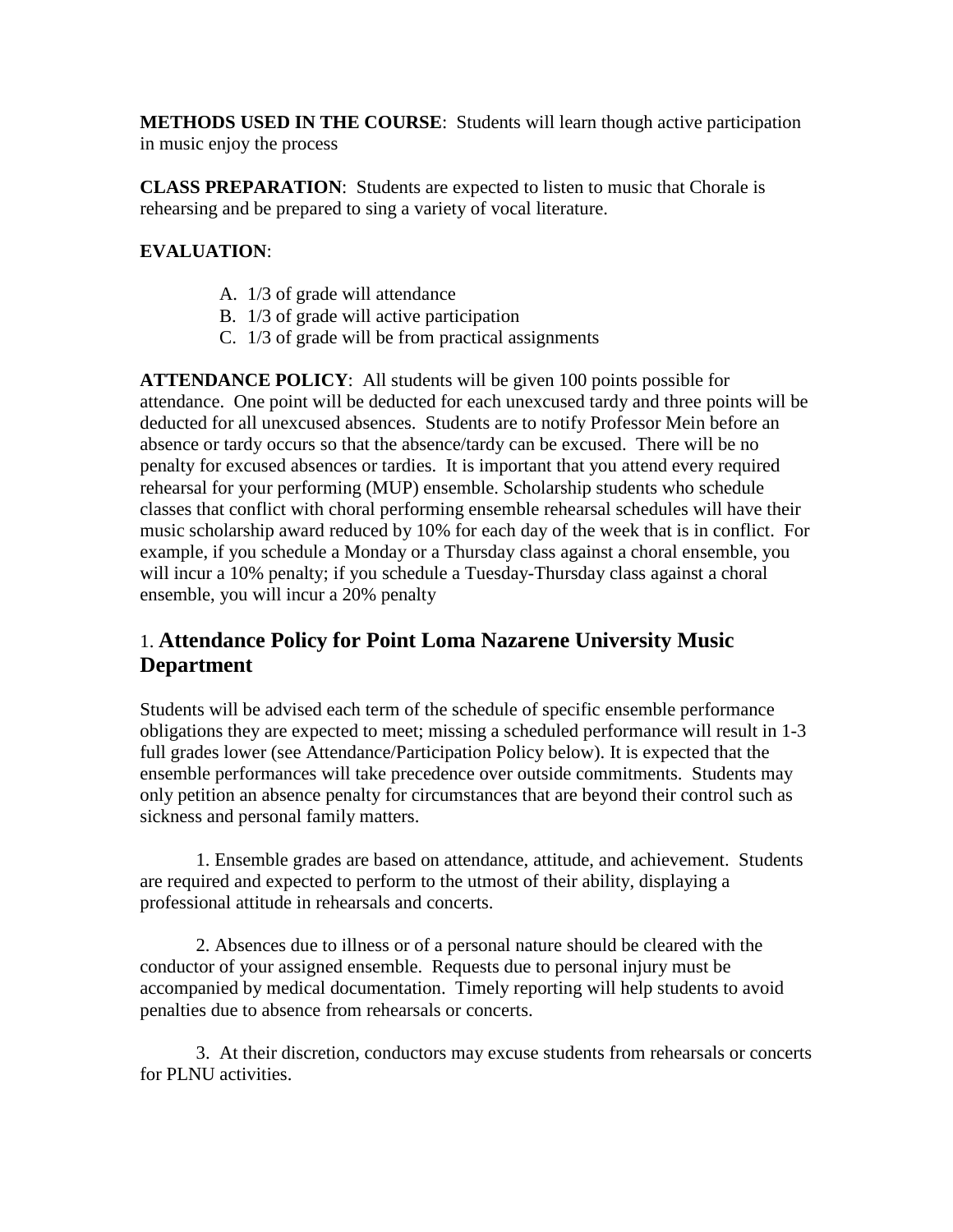4. At their discretion, conductors will have a choice of lowering up to three full grade for missing a performance event. For example, a missed performance for service club may only be docked by one grade while a spring concert would bring a grade down by three full letter grades.

5. Failure to meet the basic guidelines above may result in a student forfeiting their scholarship.

This policy above, instituted by the PLNU Music Department states the minimum requirement for all courses. Individual professors do not have the option of establishing a more lenient policy; they may, however, establish a more rigorous policy, which is to be described in their course syllabus.

**CHORAL UNION ATENDANCE POLICY**: All music majors, and scholarship students are required to sing in this ensemble. Failure to complete the choral union requirement will result in two full grades lower. Rehearsals are 2nd Quad, T-Th, 12:30- 1:20.

**INSTRUCTOR AVAILABLITIY**: Students may call or e-mail Professor Mein for a private conference.

**SPIRITUAL GOALS:** PLNU strives to be a place where you grow as whole persons. To this end we provide resources for our graduate students to encounter God and grow in their Christian faith. At the Mission Valley campus, we have an onsite chaplain, Rev. Nancy Pitts who is available during class break times across the week. If students have questions, a desire to meet with Rev Pitts or prayer requests you can contact her directly at gradchaplainmissionvalley@pointloma.edu. In addition there are resources for your Christian faith journey available at http://www.pointloma.edu/experience/faith/graduatestudent-spiritual-life

## **PLNU COPYRIGHT POLICY**

Point Loma Nazarene University, as a non-profit educational institution, is entitled by law to use materials protected by the US Copyright Act for classroom education. Any use of those materials outside the class may violate the law.

## **PLNU ACADEMIC HONESTY POLICY**

Students should demonstrate academic honesty by doing original work and by giving appropriate credit to the ideas of others. Academic dishonesty is the act of presenting information, ideas, and/or concepts as one's own when in reality they are the results of another person's creativity and effort. A faculty member who believes a situation involving academic dishonesty has been detected may assign a failing grade for that assignment or examination, or, depending on the seriousness of the offense, for the course. Faculty should follow and students may appeal using the procedure in the university catalog. See Academic Policies in the Graduate and Professional Studies Catalog for definitions of kinds of academic dishonesty and for further policy information.